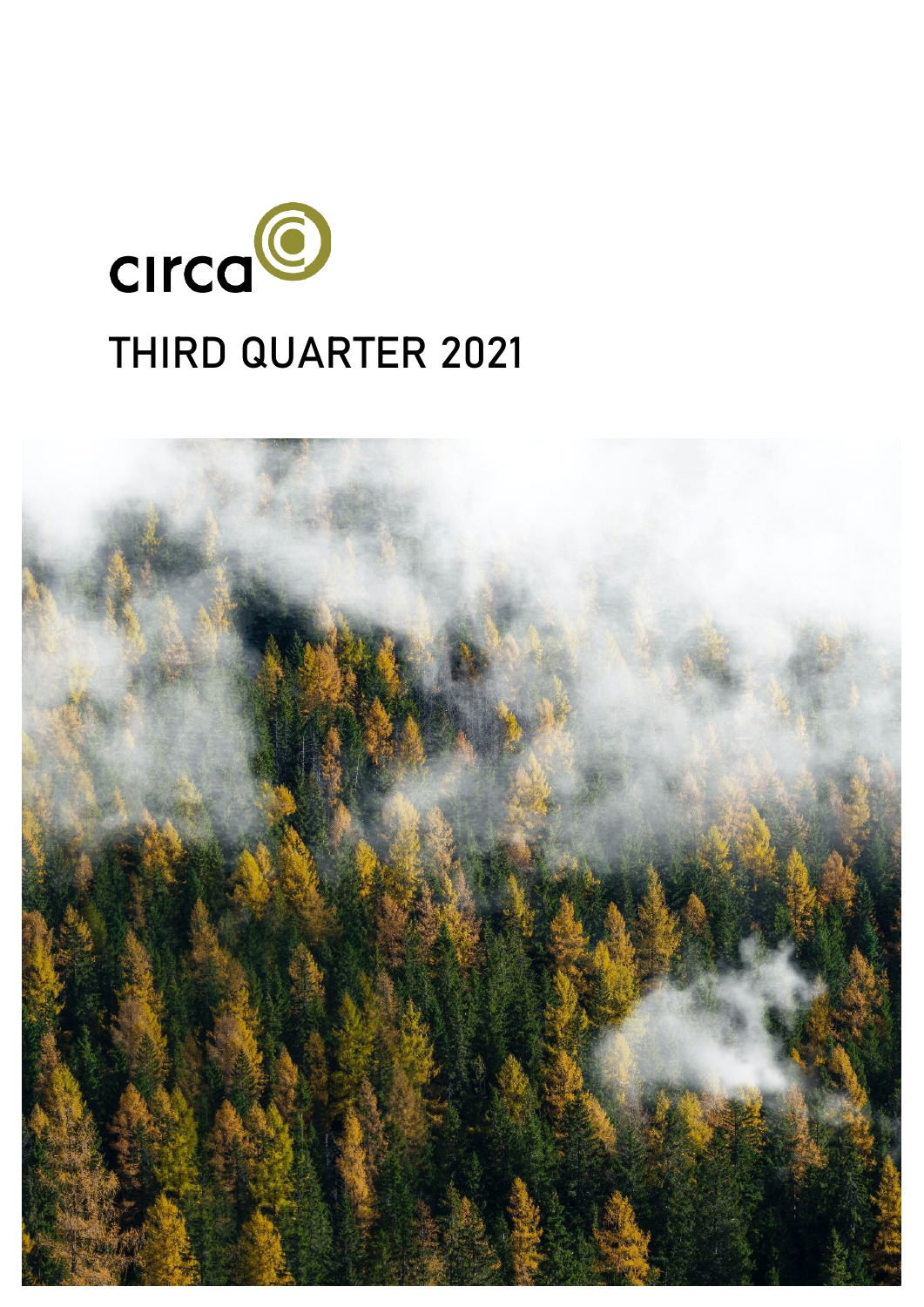

# INTRODUCTION

Circa is a biotech company producing unique and highly valuable biochemicals. Using abundant and renewable biowaste such as sawdust, Circa makes Levoglucosenone (LGO) in its scalable and patented Furacell™ production process. LGO is a biomolecule platform used to produce multiple sustainable biochemicals that can replace toxic fossil-based chemicals widely used today in a wide range of applications; pharmaceuticals, agrochemicals, flavors, fragrances, electronics, batteries, paints, graphene, polymers, and many other applications where biobased alternatives to current industrial chemicals represent innovative, cost-effective solutions.

The parent company, Circa Group AS, is incorporated in Norway and has its head office in Oslo. The company is listed on Euronext Growth Oslo with the ticker code CIRCA.

# REPORT OF THE BOARD OF DIRECTORS FOR THE THIRD QUARTER OF 2021

## Q3 2021 HIGHLIGHTS

ReSolute™ development under continuing Covid-19 restrictions continues to be challenging, but progressing. The result of the basic engineering work by Wood and internal reviews saw the project costs escalate to a figure between €50-55m and this was communicated to the market on October 14<sup>th</sup>. At this stage Circa is working on activities to address the capex increase such as internal reallocation of funds, exploring grants and vendor financing opportunities to ensure that the ReSolute™ project remains well capitalised.

Q3 proceeds on the expected run rate. Cash outflow was impacted by payments for engineering work and incentives related to listing, as well as some earlier payments than originally planned to secure progress on ReSolute™.

During the quarter Circa searched for a Global Head of Manufacturing and this appointment has recently been confirmed and Mr Philipp Morgenthaler will start with Circa May 1<sup>st</sup> 2022. Tone Leivestad commenced as CFO on September 1st 2021.

Market activities continue to be positive with two further distribution companies in discussions for Cyrene™. offtake agreements - one for the UK markets and another for Australia and specific Asian country markets. In parallel, Product development work has progressed with the formation of an internal project team under Dr Marc Hein looking to progress earlier work in flavours, pharma, agrochemicals and polymers. These opportunities are - or will be - directly related to specific customers where demand for more sustainable and / or nonpetroleum based supply chain are emerging.

# Profit & Loss

Circa Group is consolidated by using the reversed acquisition method where the historical financial statements are a continuance of CGL. As such, the 2020 income statement is consolidated for CGL only and not comparable to the consolidated income statement for 2021.

The main operational activity for the Group in the quarter has been related to the ReSolute™ plant and organization of the group in Europe.

### **Income**

Circa does not expect any significant sales revenue prior to commissioning and start-up of the ReSolute™ plant in the third quarter of 2023.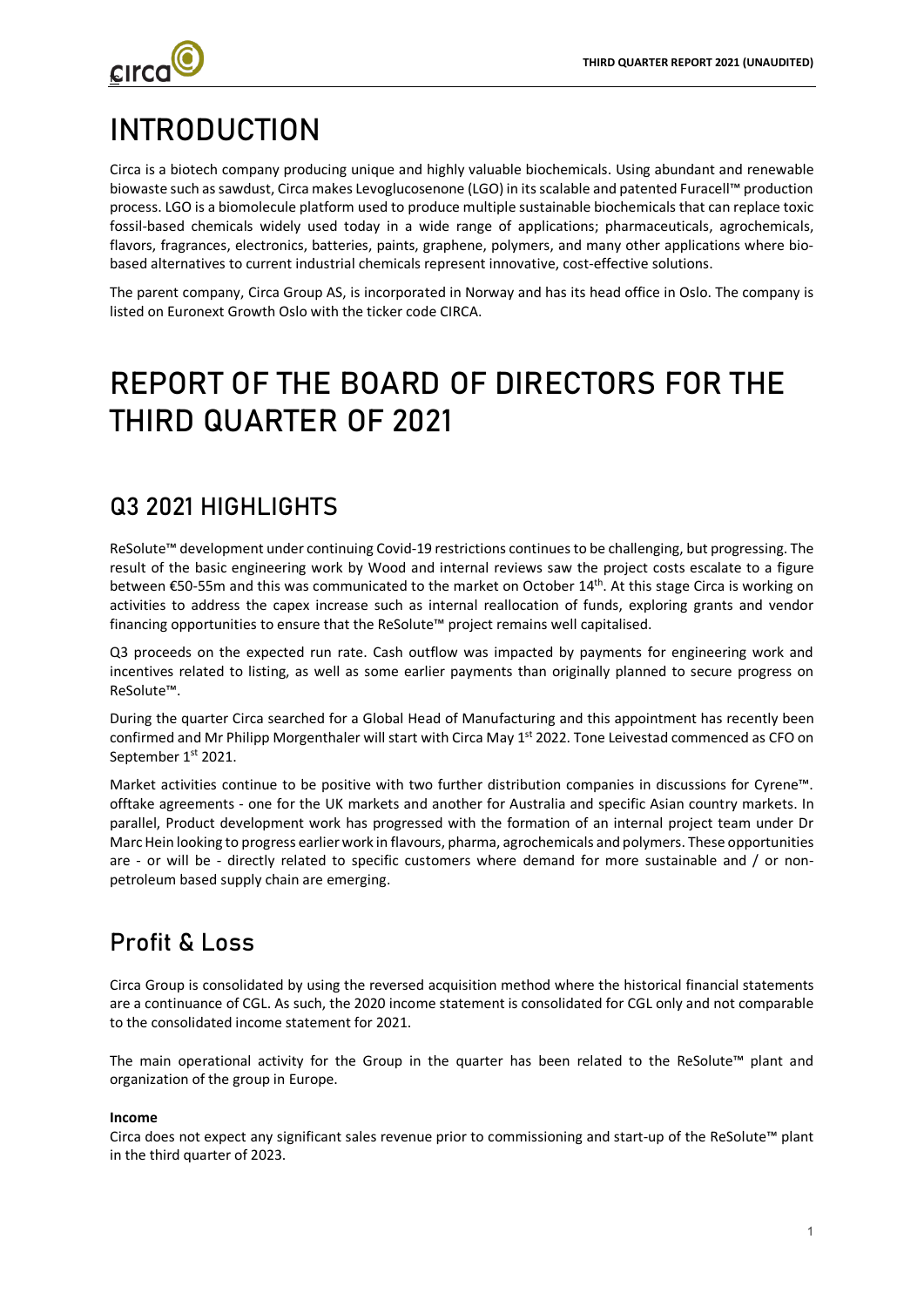

#### **Expenses**

Expenses in the quarter are mainly related to employee expenses and expenses to establish and develop the group in Europe.

#### **Incentive plans**

The group cancelled its previous incentive program and replaced it with a short-term and long-term plan effective first quarter 2021. First payment on the short-term plan had cash effect of approx. EUR 350 in July. As the longterm plan has the optionality for both cash- and share based settlement, changes in estimate is expensed with approx. EUR 100 thousand in the quarter.

## Balance Sheet

As of 30 September 2021, Circa had cash and cash equivalents of EUR 46.8 million, total assets of EUR 48.0 million and equity of EUR 42.3 million. Expenses capitalized per 30 September 2021 is EUR 1,624 thousand.

#### **Investment value**

Effective 9 February 2021, Circa reorganized and established a new ultimate holding company, CGAS. As there were no significant changes in the organization nor ownership structure, the group is consolidated by using the reversed acquisition method where the historical financial statements are a continuance of CGL. As such, the balance sheet is consolidated for CGL only and not comparable to the consolidated balance sheet for 2020. CGAS's acquisition of CGL is not reflected in the consolidated balance sheet as this is not treated as a transaction in accordance with IFRS. As a result, the consolidated balance sheet for 2021 are a continuance of previous book values.

### **Grant**

The Group is part of the ReSolute™ consortium, which received the EU Horizon 2020 Flagship grant of EUR 11.6 million. Circa is leading the consortium and will undertake most of the work packages described in the ReSolute™ project, thus the share of the grant allocated towards Circa's work packages is approximately EUR 9.2 million. Prepayment of 45% of the grant was received in 2020 partly to compensate for expenditures capitalized to date for the ReSolute™ project.

## Cashflow

Cash outflow during the period is related to operating activities, including payments for engineering work and short-term incentives, as well as expenses capitalized.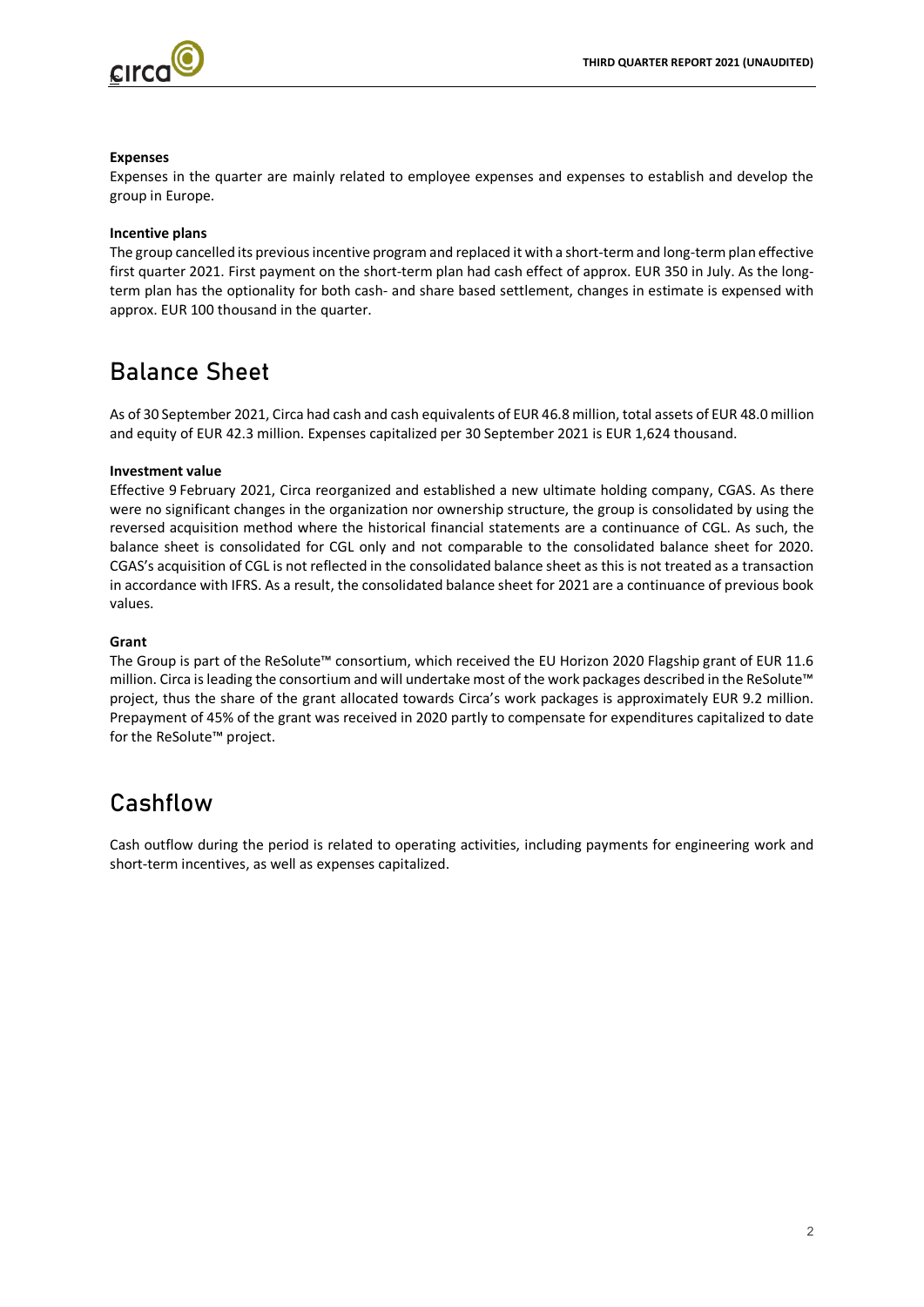

# OUTLOOK

### **ReSolute™ project**

Following the October 14th announcement of cost increases in the ReSolute™ plant, the company is in process to review cost budget and scope of the ReSolute™ project. These processes have not been concluded, but at this stage we can advise that discussions with major equipment manufacturers have been very supportive and positive.

Opportunities to mitigate the cost increase by revision of equipment layout and functionality are currently being assessed. Opportunities to increase use of byproducts to generate further power and heat are currently being modelled. Work is underway with LUKE Finland and others on a new sustainable process to fractionate biomass and potentially increase yields, as well as improvements at the FC5 plant on distillation efficiencies which again show an increase in output. In addition, discussions on a smaller site footprint - and more efficient waste disposal are underway. All the opportunities above are being considered within the €50-55m capex range advised to the market.

The ReSolute™ plant is an initial commercial operation showcasing new technology and the positive interest from the Carling St Avold region in France where it is being built, is both considerable and very pleasing. Circa has always considered the opportunity to support transition of markets to more sustainable products and manufacturing a strategic proposition, and just as Cyrene™ enables users to transition away from high carbon, toxic solvents, the ReSolute™ project is supporting - in a small but significant way - a local community to transition a site and coal based power generation plant. We look forward to working with the local community to make ReSolute™ a success and flagship project for the region.

The company is well-funded following the approximately EUR 52 million capital raising in March 2021, and the company's projections indicate a sufficient financial runway.

### **Research & Development**

Following the completion of an initial study into levoglucosenone derivative opportunities, agreement on a small range of products has led to the formation of a small internal group to take these opportunities forward. Led by Dr Marc Hein, this group has started work to progress derivatisation pathways - and at the same time, confirming market volumes and pricing opportunities. In parallel this work is supported by activities in the market focused on promoting and exploiting Circa's sustainability position - and the developing urgency for new more sustainable manufacturing technologies. Circa is one of very few companies (possibly the only one) which has a broad use solvent in this >1 million tonne sector that is in commercial scale up. Companies manufacturing competing toxic solvents such as NMP and DMF are recognising this.

### **Sales Agreements**

With pricing still limiting progress, Circa has deliberately engaged a wider distributor base for Cyrene™. Companies engaged are those we have had previous conversations with and are progressing well. For one group this would be an arrangement for the UK and Ireland markets, and the other would be Australia and selected Asian markets.

Negotiations with University of York on a new royalty arrangement for Cyrene™ have concluded and this will see rates reduce from 4% to 1.5% for quantities up to 1,000 tonnes per Year, and 2% to 0.75% for quantities over 1,000 tonnes. For a 10,000 tonne Cyrene™ plant this would see a significant benefit to Circa.

> Oslo, 25 November 2021 The Board of Directors of Circa Group AS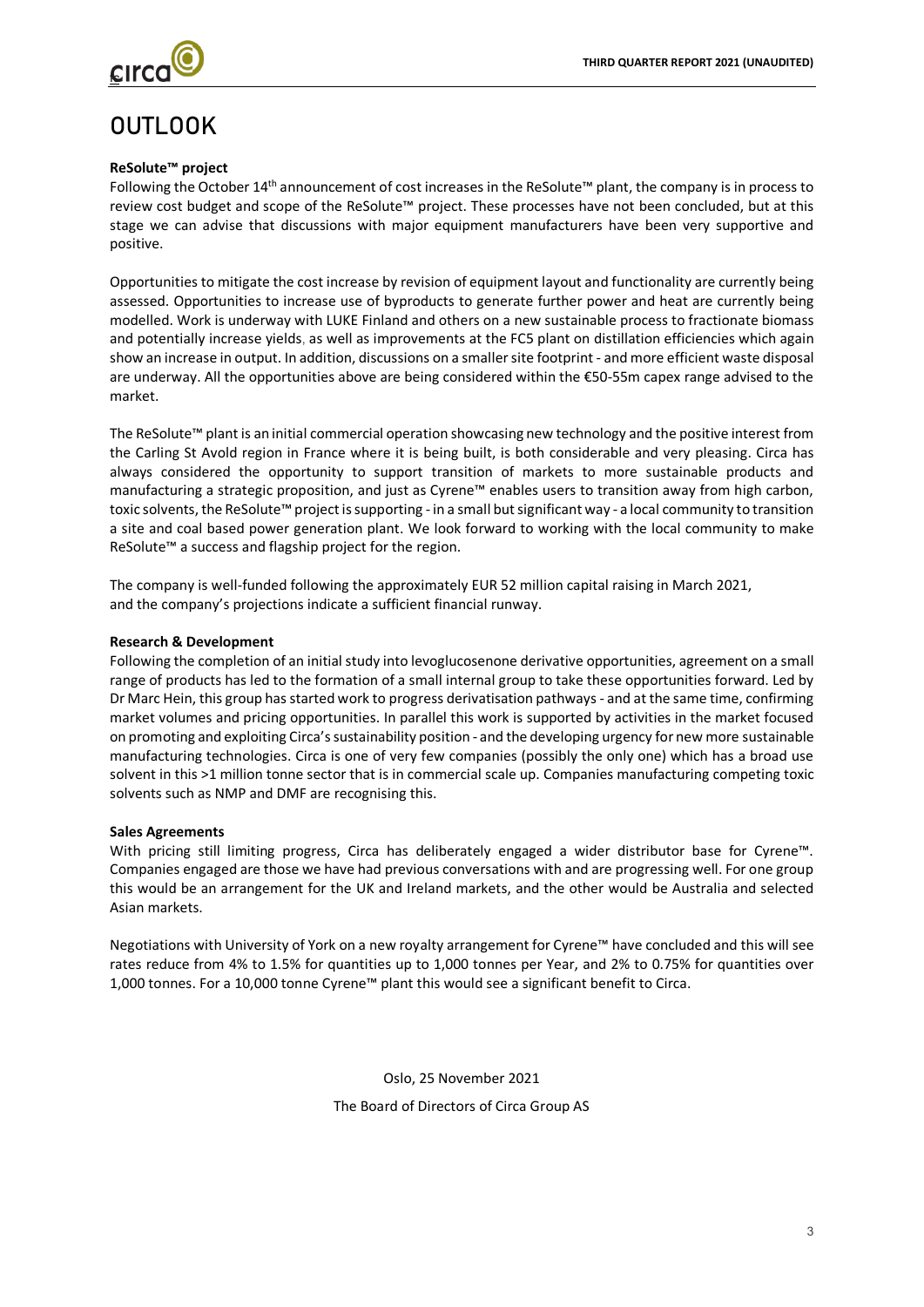

# INTERIM FINANCIAL STATEMENTS

# CONSOLIDATED INCOME STATEMENT AND STATEMENT OF COMPREHENSIVE INCOME

| (EUR)                                          |              |            |               |                 |                 |
|------------------------------------------------|--------------|------------|---------------|-----------------|-----------------|
|                                                | <b>Notes</b> | Q3 2021    | Q3 2020       | <b>YTD 2021</b> | <b>YTD 2020</b> |
| <b>Product sales</b>                           |              | 3 2 8 8    | 52734         | 16 457          | 70 195          |
| Fees                                           |              |            |               |                 |                 |
| Other revenue                                  | 5            | 1728       | 1 168 694     | 36 843          | 1660707         |
| <b>Total revenue</b>                           |              | 5016       | 1 2 2 1 4 2 8 | 53 300          | 1730 902        |
| Cost of sales                                  |              | 73 0 39    | 41 947        | 211 408         | 222 010         |
| Employee benefit expenses                      | 4            | 604 259    | 133725        | 2849973         | 411 494         |
| Other operating expenses                       |              | 709 392    | 662 845       | 3 047 657       | 3 962 130       |
| <b>Total operating expenses</b>                |              | 1386 690   | 838 517       | 6 109 039       | 4 595 635       |
| <b>Operating result</b>                        |              | -1 381 674 | 382 911       | -6 055 739      | -2 864 733      |
| Interest income                                |              | 11 173     | 5             | 12419           | 15              |
| Other financial income                         |              | 73 4 8 9   | 0             | 177 751         | 0               |
| <b>Total finance income</b>                    |              | 84 662     | 5             | 190 170         | 15              |
| Interest expenses                              |              | 36 661     | 0             | 90 117          | $\Omega$        |
| Other financial expenses                       | 1.1          | 256 323    | 29 216        | 630 146         | 33 931          |
| <b>Total finance expenses</b>                  |              | 292 984    | 29 216        | 720 263         | 33931           |
| Net financial income/ expenses                 |              | -208 322   | $-29211$      | -530 093        | $-33917$        |
| Net profit/ loss before tax                    |              | -1 589 996 | 353700        | -6 585 831      | -2 898 650      |
| Tax expenses                                   |              | 0          | 0             | 0               | 0               |
| Net profit/loss                                |              | -1 589 996 | 353700        | -6 585 831      | $-2898650$      |
| Other comprehensive income:                    |              |            |               |                 |                 |
| Foreign exchange gains/(losses)                |              | 15 997     | 0             | 17 193          | 0               |
|                                                |              |            |               |                 |                 |
| Total comprehensive profit/loss for the period |              | -1 573 999 | 353700        | -6 568 639      | $-2898650$      |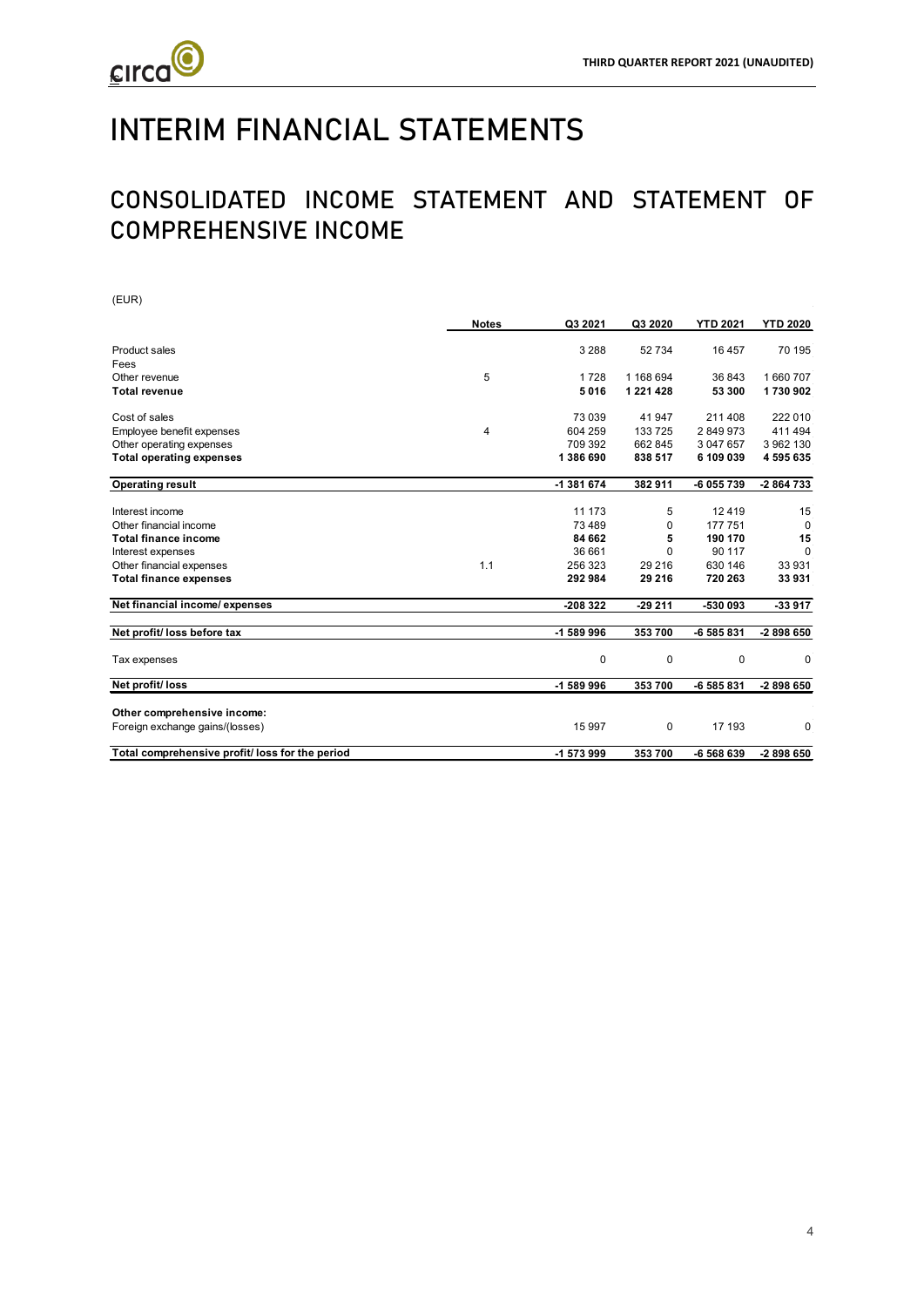

# CONSOLIDATED BALANCE SHEET

| (EUR)                                | <b>Notes</b> | 30.09.2021  | 31.12.2020 | 30.09.2020 |
|--------------------------------------|--------------|-------------|------------|------------|
| <b>ASSETS</b>                        |              |             |            |            |
| Tangible assets                      | 5,6          | 874 964     | 53 196     | 2 3 6 1    |
| <b>Total non-current assets</b>      |              | 874 964     | 53 196     | 2361       |
|                                      |              |             |            |            |
| Inventory                            |              | 44 30 6     | 49899      | 37 156     |
| Short term receivables               |              | 262 578     | 1708519    | 77 601     |
| Cash and cash equivalent             | 5,8          | 46 849 307  | 4724408    | 243 975    |
| <b>Total current assets</b>          |              | 47 156 191  | 6 482 826  | 358732     |
|                                      |              |             |            |            |
| <b>Total assets</b>                  |              | 48 031 155  | 6 536 022  | 361 094    |
|                                      |              |             |            |            |
| <b>EQUITY</b>                        |              |             |            |            |
| Issued and paid in equity            |              | 54 013 611  | 7 335 180  | 7 141 563  |
| Other equity                         |              | -11 695 589 | -7 685 095 | -8 235 540 |
| <b>Total equity</b>                  | 7,8,10       | 42 318 023  | $-349.915$ | -1 093 977 |
|                                      |              |             |            |            |
| <b>LIABILITIES</b>                   |              |             |            |            |
| <b>Employee benefits</b>             | 4            | 639 647     | $\Omega$   | 0          |
| Other non-current liabilities        |              | 0           | 562 590    | 0          |
| <b>Total non-current liabilities</b> |              | 639 647     | 562 590    | 0          |
| Employees and related                |              | 646 830     | 32 408     | 10 373     |
| <b>Borrowings</b>                    |              | 0           | $\Omega$   | $\Omega$   |
| Trade and other payables             |              | 248 019     | 179 363    | 430 071    |
| Public duties and related            |              | 40 334      | $\Omega$   | $\Omega$   |
| Other current liabilities            | 5            | 4 138 303   | 6 111 576  | 1014626    |
| <b>Total current liabilities</b>     |              | 5 073 486   | 6 323 347  | 1455071    |
| <b>Total liabilities</b>             |              | 5713133     | 6885937    | 1455071    |
|                                      |              |             |            |            |
| <b>Total equity and liabilies</b>    |              | 48 031 155  | 6 536 022  | 361 094    |

Oslo, 25 November 2021

The Board of Directors of Circa Group AS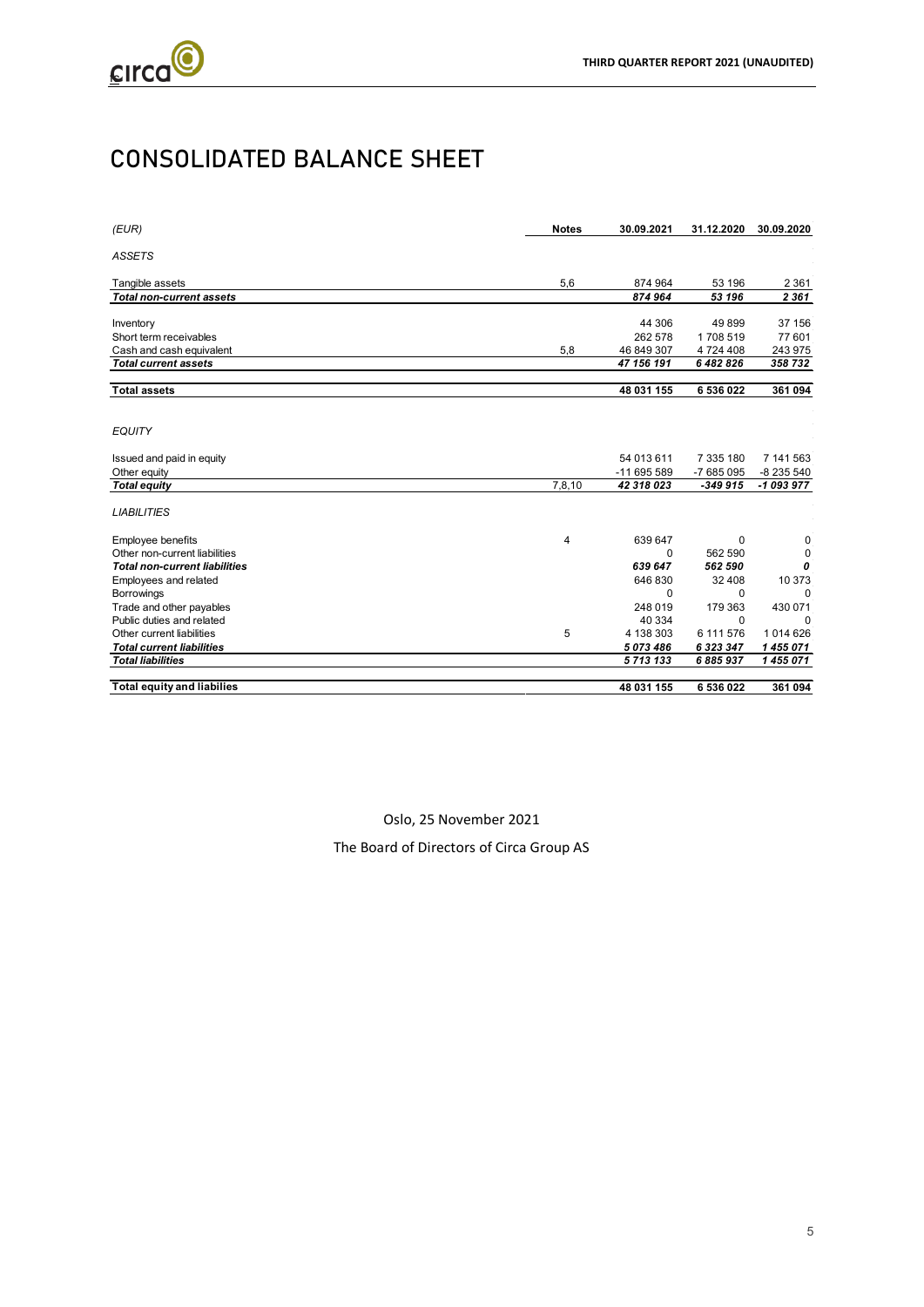

# CONSOLIDATED STATEMENT OF CASH FLOWS

| (EUR)                                               | <b>Notes</b> | Q3 2021    | Q3 2020   | <b>YTD 2021</b> | <b>YTD 2020</b> |
|-----------------------------------------------------|--------------|------------|-----------|-----------------|-----------------|
| Cash receipts from operating activities             |              | 224 529    | 486 019   | 2462183         | 169 203         |
| Cash payments from operating activities             |              | -2 487 684 | $-853901$ | -7 797 885      | -6 914 953      |
| Cash flows from operating activities                |              | -2 263 155 | -367 882  | -5 335 702      | -6745750        |
| Proceeds from sale of property, plant and equipment |              |            |           |                 |                 |
| Payment for property, plant and equipment           | 6            | $-564499$  | -78       | $-1491555$      | $-51317$        |
| Other cash items from investing activities          |              | 0          | 0         | 678 027         | 12 4 0 3        |
| Cash flows from investing activities                |              | -564 499   | -78       | -813 529        | -38 914         |
| Proceeds from issuance of share capital             | 8            | 0          | $\Omega$  | 48 024 305      | 3 864 597       |
| Proceeds from Grants                                |              | 1729       | 1 168 624 | 36 844          | 8 385 367       |
| Net proceeds from borrowings and net interests      |              | $-25488$   | -770 017  | -77 700         | -1 326 826      |
| Cash flows from financing activities                |              | $-23759$   | 398 607   | 47 983 449      | 10923138        |
| Net cash increase/decrease for the period           |              | -2 851 413 | 30 648    | 41 834 219      | 4 138 474       |
| Cash at beginning of period                         |              | 49 717 972 | 183 161   | 5399474         | 473826          |
| Net change in cash for period                       |              | $-2851413$ | 30 648    | 41 834 219      | 4 138 474       |
| Foreign exchange cash                               |              | $-17251$   | 30 166    | -384 385        | 112 109         |
| Cash at end of period                               |              | 46 849 308 | 243 975   | 46 849 308      | 4724409         |

# CONSOLIDATED STATEMENT OF CHANGES IN EQUITY

(EUR)

| <b>Notes</b> | Share capital | Premium    | OCI     | earnings    | Total      |
|--------------|---------------|------------|---------|-------------|------------|
|              | 4586526       | 0          |         | -4926944    | $-340418$  |
|              | 4 135 390     | $-2652589$ |         |             | 1482801    |
|              | 3 148 744     | 44 875 561 |         |             | 48 024 305 |
|              | $-32489$      | -47 532    |         |             | -80 021    |
|              |               |            |         | -6 721 806  | $-6721806$ |
|              |               |            | -46 839 |             | -46 839    |
| 8.10         | 11 838 171    | 42 175 440 | -46 839 | -11 648 749 | 42 318 023 |
|              |               |            |         |             | Retained   |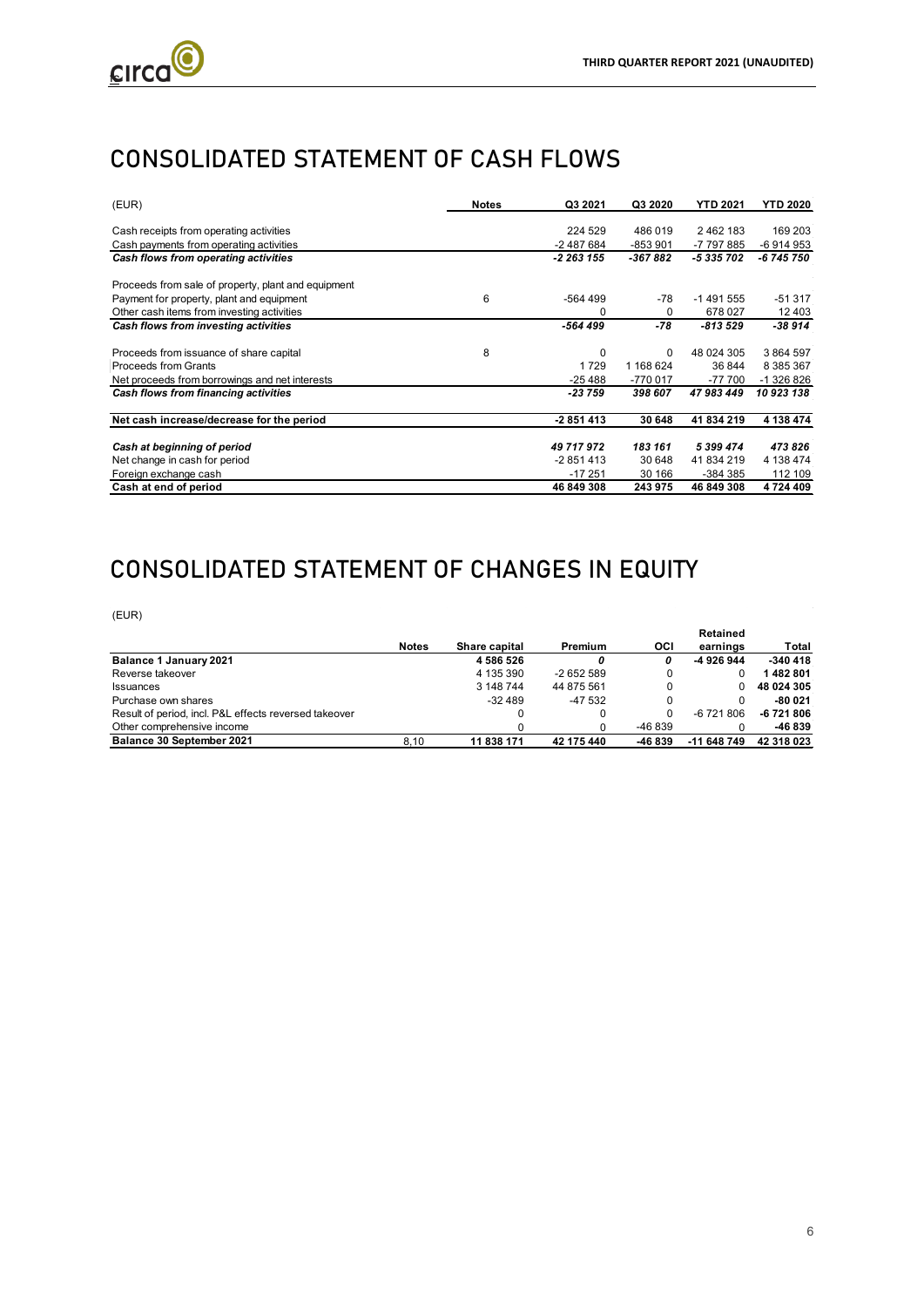

# NOTES TO THE CONDENSED CONSOLIDATED INTERIM FINANCIAL STATEMENTS

## 1. General information

Effective 9 February 2021, Circa Group reorganized and established a new holding company, Circa Group AS (CGAS). The previous ultimate holding company was Circa Group Ltd. (CGL). The substance of the reorganization being that the ultimate holding company, CGAS, acquired the existing group, CGL. As there were no significant changes in management or ownership this is under IFRS accounted for as a reorganization and not a transaction. As a result, besides the share capital, the historical consolidated financial figures and financial statements are a continuance of CGL.

The fiscal year for CGL is 12 months ending 30 June. The most recent audited financial statement for CGL is per 30 June 2020. The consolidated financial statements have been prepared in accordance with Australian GAAP which are (as disclosed in the consolidated financial statements of CGL per 30 June 2020) in accordance with IFRS, and therefore the transformation to IFRS have no impact.

### 1.1 Currency

The presentation currency for Circa group is euro (EUR).

The applied average (un-weighted monthly) foreign exchange rates per quarter and the closing exchange rate at month ends for the most important currencies for the group:

|            | Q3 21 | Q3 21 | 30.09.2021 | 31.12.20 |
|------------|-------|-------|------------|----------|
| <b>AUD</b> | 0.62  | 0.62  | 0.62       | 0.63     |
| GBP        | 1.17  | 1.17  | 1.16       | 1.11     |
| <b>NOK</b> | 10.33 | 10.33 | 10.17      | 10.47    |

## 2. Accounting policies

The interim financial statements of Circa Group have been prepared in accordance with IAS 34 Interim Financial Reporting. The interim financial statements do not include all information required for full annual financial statements and should be read in conjunction with the CGL consolidated financial statements 30 June 2020. The interim financial statements are unaudited.

The accounting policies applied in the preparation of the interim financial statements are consistent with those applied in the preparation of the CGL annual financial statements for 30 June 2020.

## 3. Estimates, judgements, and assumptions

Preparation of interim financial statements in accordance with IFRS implies use of estimates, which are based on judgements and assumptions that affect the application of accounting principles and the reported amounts of assets, liabilities, revenues, and expenses. Actual amounts might differ from such estimates.

### 4. Long term incentive plan

CGL cancelled its previous incentive program and CGAS replaced it with a new plan effective as of 1 March 2021. Key members of the management and selected new hires and other key resources has been granted synthetic options equivalent of 3,600,000 shares with a strike price equal to that of the private placement price, i.e. NOK 16.75 per share. The options vests upon commissioning of the ReSolute™ plant and expires three years after the listing on the Euronext Growth Oslo, i.e., 2 March 2024.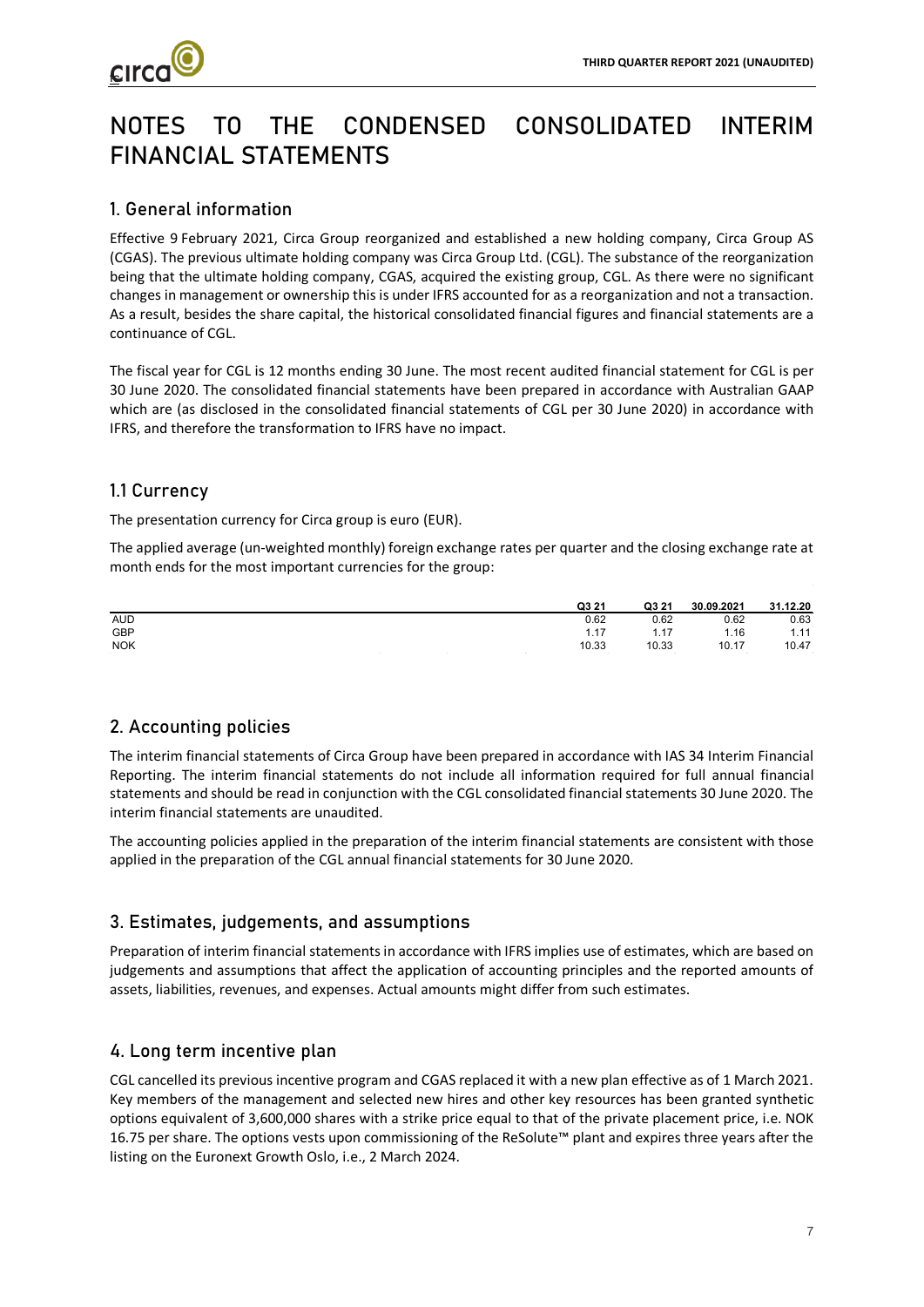

### 5. Government Grant

Circa Group receives government grants, and the accounting policy adopted varies for the different types of grants. For grants received directly relating to capitalized expenditures, Circa recognizes the grant amount using the capital approach. Grants are recognized on a systematic basis over the periods in which the related expenses are recognized, and the presentation method chosen is to deduct the grant in the carrying amount of the asset. For grants received relating to compensation for expenses incurred during the current period, the grant is recognized through the income statement in the period where the expenses are incurred and presented net to the eligible expenses. For grants received to compensate for expenses in prior periods, the grant is recognized in income statement in the period where it becomes a receivable and presented as other income. Prepaid grants are recognized as liabilities.

Per 30 September 2021, Circa has received grants both relating to capitalized expenses and to compensate for expenses in prior periods. Circa has also received a prepayment for the Horizon 2020 Flagship grant to partly cover capital expenditures of constructing the ReSolute™ plant.

### 6. Tangible assets

Circa has started to capitalize expenses relating to the Resolute™ plant:

| (EUR)                      |              |            |                       |               | Total    |
|----------------------------|--------------|------------|-----------------------|---------------|----------|
|                            | Capaitalized | Grant      |                       |               | tangible |
|                            | expenses     | received*  | <b>Total ReSolute</b> | Net other PPE | assets   |
| Balance 30 June 2020       | 0            | 0          | 0                     | 2439          | 2 4 3 9  |
| Transactions during period | 119 505      | $-66727$   | 52778                 |               |          |
| Balance 1 January 2021     | 119 505      | $-66727$   | 52778                 | 2441          | 55 219   |
| Transactions during period | 366 574      | $-157841$  | 208 733               |               |          |
| Balance 31 March 2021      | 486 079      | $-224568$  | 261 511               | 2518          | 264 029  |
| Transactions during period | 573 116      | $-264780$  | 308 336               |               |          |
| Balance 30 June 2021       | 1059 195     | $-489.348$ | 569847                | 1416          | 571 263  |
| Transactions during period | 564 499      | $-260798$  | 303 700               |               |          |
| Balance 30 September 2021  | 1623694      | -750 147   | 873 547               | 1416          | 874 964  |

\*The Resolute grant funds 46,2% of eligible costs

## 7. Principal shareholders

|                                         | Number of   |             |
|-----------------------------------------|-------------|-------------|
| Shareholder                             | shares      | Ownership % |
| NORSKE SKOG ASA                         | 31 654 274  | 26,01       |
| Saxo Bank A/S                           | 24 377 257  | 20,03       |
| <b>CIRCA GROUP AS</b>                   | 23 535 720  | 19,34       |
| <b>LAWRENCE</b>                         | 6 156 060   | 5,06        |
| <b>BNP Paribas Securities Services</b>  | 3411269     | 2,80        |
| J.P. MORGAN BANK LUXEMBOURG S.A.        | 2 200 000   | 1,81        |
| <b>VERDIPAPIRFONDET DELPHI NORDIC</b>   | 2 175 783   | 1,79        |
| <b>VERDIPAPIRFONDET FIRST GENERATOR</b> | 1876384     | 1,54        |
| KLAVENESS MARINE FINANCE AS             | 1 121 479   | 0,92        |
| <b>FJARDE AP-FONDEN</b>                 | 1 0 54 1 94 | 0,87        |
| State Street Bank and Trust Comp        | 1011380     | 0,83        |
| <b>MANIFEX PTY LTD</b>                  | 999 000     | 0,82        |
| Citibank, N.A.                          | 906 000     | 0,74        |
| NORDNET LIVSFORSIKRING AS               | 905 608     | 0,74        |
| WHITEHOUSE PTY LTD ATF WHITEHOUSE       | 750 000     | 0,62        |
| <b>VERDIPAPIRFONDET DELPHI NORGE</b>    | 745 086     | 0,61        |
| Pershing LLC                            | 577896      | 0,47        |
| Skandinaviska Enskilda Banken AB        | 500 000     | 0,41        |
| <b>ENZIAN AS</b>                        | 500 000     | 0,41        |
| <b>FORTE TRØNDER</b>                    | 465 000     | 0,38        |
| Other shareholders                      | 16 790 719  | 13,80       |
| Total                                   | 121 713 109 | 100         |

The data is extracted from VPS 22 November 2021. Whilst every reasonable effort is made to verify all data, VPS cannot guarantee the accuracy of the analysis.